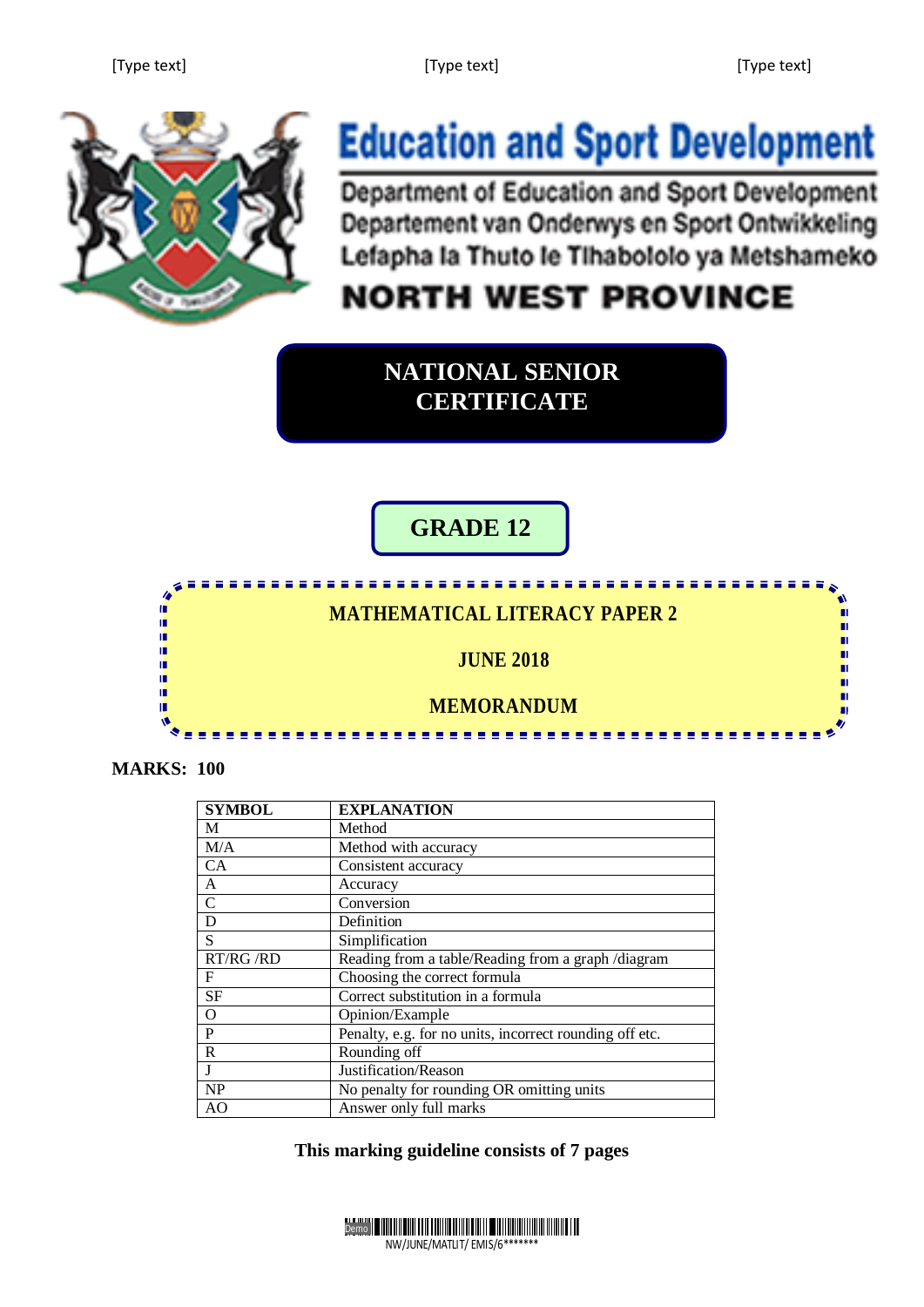Mathematical Literacy/P2 Marking Guidelines NW/JUNE 2018

# 2<br>Marking Guidelines

| <b>KEY TO TOPIC SYMBOL:</b>                                                                                         |                                                                               |                                     |                    |  |  |
|---------------------------------------------------------------------------------------------------------------------|-------------------------------------------------------------------------------|-------------------------------------|--------------------|--|--|
| $F =$ Finance; M = Measurement; MP = Maps, plans and other representations; D = Data Handling<br>$P = Probability.$ |                                                                               |                                     |                    |  |  |
|                                                                                                                     | QUESTION 1 [32]                                                               |                                     |                    |  |  |
|                                                                                                                     |                                                                               |                                     |                    |  |  |
| Ques                                                                                                                | <b>Solution</b>                                                               | <b>Explanation</b>                  | T & L              |  |  |
|                                                                                                                     |                                                                               |                                     |                    |  |  |
| 1.1.1                                                                                                               | Monthly salary = R410 530 $\div$ 12 $\checkmark$<br>= R34 210,83 $\checkmark$ | 1M dividing by 12<br>1A answer      | $\mathbf{F}$<br>L2 |  |  |
|                                                                                                                     | Salary band for both options is R22 037,01 and                                | 1A correct salary band for both     |                    |  |  |
|                                                                                                                     | above $\checkmark$                                                            | (3)                                 |                    |  |  |
| 1.1.2                                                                                                               | Emerald = R3 081 + R2 305 + 2 $\times$ R1 145                                 | <b>CA</b> from 1.1.1                | $\mathbf{F}$       |  |  |
|                                                                                                                     | $=$ R7 676 $\checkmark$                                                       | 2RT identifying R7 676 and          | L2                 |  |  |
|                                                                                                                     | Emerald value = R6 779 $\checkmark$                                           | R <sub>6</sub> 779                  |                    |  |  |
|                                                                                                                     | Difference = R7 $676 - R6$ 779 $\checkmark$                                   | 1M subtraction                      |                    |  |  |
|                                                                                                                     | $=$ R897 $\checkmark$                                                         | 1CA answer                          |                    |  |  |
|                                                                                                                     |                                                                               | (4)                                 |                    |  |  |
| 1.1.3                                                                                                               | % = $\frac{3.861}{6.779}$ $\checkmark \times 100\%$                           | 1RT correct values                  | $\mathbf{F}$       |  |  |
|                                                                                                                     |                                                                               |                                     | L2                 |  |  |
|                                                                                                                     | $= 56.9596$                                                                   | 1CA answer                          |                    |  |  |
|                                                                                                                     | $\approx$ 57% $\checkmark$                                                    | 1CA answer rounded to nearest       |                    |  |  |
|                                                                                                                     |                                                                               | whole number                        |                    |  |  |
|                                                                                                                     |                                                                               | (3)                                 |                    |  |  |
| 1.1.4                                                                                                               | It is important for people to be healthy $\checkmark$                         | 2O importance                       | M                  |  |  |
|                                                                                                                     | <b>OR</b>                                                                     |                                     | L4                 |  |  |
|                                                                                                                     | For employees' well being√√<br><b>OR</b>                                      |                                     |                    |  |  |
|                                                                                                                     | Any other relevant reason                                                     | (2)                                 |                    |  |  |
| 1.2.1                                                                                                               | Medical aid credits = $(R303 \times 2) + (R204 \times 2)$                     | 1MA multiplying and adding          | $\mathbf{F}$       |  |  |
|                                                                                                                     | $= 1014 \times 12$                                                            | 1CA answer multiplied by 12         | L2                 |  |  |
|                                                                                                                     | = R12 168 $\checkmark$                                                        | 1CA answer                          |                    |  |  |
|                                                                                                                     |                                                                               | (3)                                 |                    |  |  |
| 1.2.2                                                                                                               | Taxable income = $R410$ 530                                                   |                                     | F                  |  |  |
|                                                                                                                     | Annual tax before rebate                                                      |                                     |                    |  |  |
|                                                                                                                     | =R63 853 + 31% of income above R305 850 $\checkmark$                          | 1A correct tax bracket              | L4                 |  |  |
|                                                                                                                     | $=$ R63 853 + 31% (R410 530 $\checkmark$ – R305 850)                          | 1MCA amount above                   |                    |  |  |
|                                                                                                                     | $=$ R96 303,80 $\checkmark$                                                   | 1CA answer                          |                    |  |  |
|                                                                                                                     | Tax rebate and medical credits                                                |                                     |                    |  |  |
|                                                                                                                     | R96 303,80 - R13 635 - R12 168 $\checkmark$                                   | 1M subtracting rebate and           |                    |  |  |
|                                                                                                                     | $=$ R70 500,80                                                                | medical credits                     |                    |  |  |
|                                                                                                                     | Monthly tax payable                                                           |                                     |                    |  |  |
|                                                                                                                     | $=$ R70 500,80 $\div$ 12 $\checkmark$<br>$=$ R5 875,07 $\checkmark$           | 1M dividing by 12                   |                    |  |  |
|                                                                                                                     | Abe's claim is not valid. His tax is less by                                  | 1CA monthly tax<br>1J justification |                    |  |  |
|                                                                                                                     | $R413,57\checkmark$                                                           | (7)                                 |                    |  |  |
| 1.2.3                                                                                                               | Both reduces the amount of tax payable                                        | 2A Explanation                      | F                  |  |  |
|                                                                                                                     | <b>OR</b>                                                                     |                                     | L4                 |  |  |
|                                                                                                                     | Any other relevant answer.                                                    | (2)                                 |                    |  |  |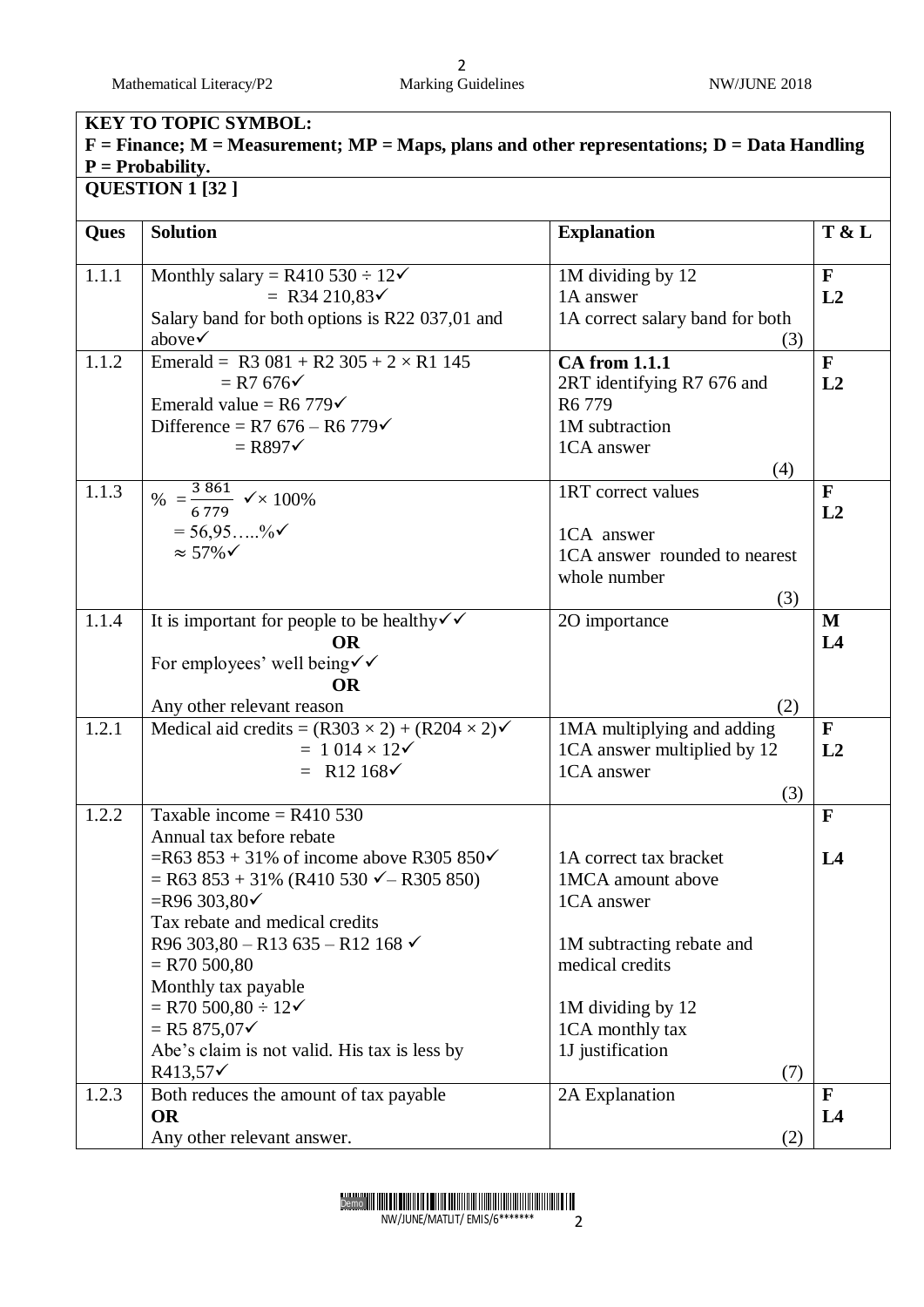|              | Mathematical Literacy/P2                                                                                                                                                              | 3<br><b>Marking Guidelines</b> | NW/JUNE 2018                                                                                                                         |                    |
|--------------|---------------------------------------------------------------------------------------------------------------------------------------------------------------------------------------|--------------------------------|--------------------------------------------------------------------------------------------------------------------------------------|--------------------|
| 1.3          | End of yr $1 = R34\ 210 + (34\ 210 \times 5,5\%)$<br>$=$ R36 091,55 $\checkmark$<br>End of yr 2 = R36 091,55 + (R36 091,55 $\times$ 7,1%) $\checkmark$<br>$=$ R38 654,05 $\checkmark$ |                                | 1M multiplying correct values<br>1CA amount for year 1<br>1M multiplying correct% and<br>value<br>1CA amount for year 2              | $\mathbf{F}$<br>L3 |
|              | <b>OR</b>                                                                                                                                                                             |                                | <b>OR</b>                                                                                                                            |                    |
|              | End of year $1 = R34\ 210 \times 5,5\%$<br>$= R1 881,55 \checkmark$<br>$=$ R34 210 + R1 881,55<br>$=$ R36 091,55 $\checkmark$                                                         |                                | 1M calculating 5,5%<br>1CA amount for year 1                                                                                         |                    |
|              | End of year $2 = R36091,55 \times 7,1\%$<br>$= R2 562,50 \checkmark$<br>$=$ R36 091,55 + R2 562,50<br>$=$ R38 654,05 $\checkmark$                                                     |                                | 1M calculating 7,1% of year 1<br>1CA amount for year 2                                                                               |                    |
|              | <b>OR</b><br>End of year $1 = R34\ 210 \times 105,5\%$<br>$=$ R R36 091,55 $\checkmark$<br>End of year 2 = R36 091,55 $\times$ 107,1% $\checkmark$<br>$=$ R38 654,05 $\checkmark$     |                                | <b>OR</b><br>1M multiplying and adding %<br>1CA amount for year 1<br>1M multiplying and adding<br>correct % to year 1 amount         |                    |
|              | <b>OR</b><br>Amount at end of year 2<br>$=$ R34210 $\times$ 105,5% $\checkmark$ $\times$ 107,1% $\checkmark$<br>$=$ R38 654,05 $\checkmark$                                           |                                | <b>OR</b><br>1M adding percentages<br>1M multiplying correct numbers<br>1M mult by 105,5% and 107,1%<br>1CA amount for year 2<br>(4) |                    |
| 1.4          | Height in inches = $6 \times 12 + 4\checkmark$<br>$= 76$<br>BMI (in kg/m <sup>2</sup> ) = $\frac{200}{76 \times 76} \times 703$<br>$= 24.3 \checkmark$                                |                                | 1C conversion to inches<br>1A answer<br>1SF substitution<br>1CA answer                                                               | M<br>L2            |
|              |                                                                                                                                                                                       |                                | (4)                                                                                                                                  | $[32]$             |
|              | QUESTION 2 [28]                                                                                                                                                                       |                                |                                                                                                                                      |                    |
| 2.1.1<br>(a) | Monthly repayment = $\frac{950\,000}{4.000} \times 10,29$<br>= R9 775,50 $\checkmark$                                                                                                 |                                | 1SF substitution<br>1CA answer<br>(2)                                                                                                | $\mathbf{F}$<br>L2 |
| (b)          | Total cost = R9 775,50 $\times$ 360 $\checkmark$<br>$=$ R3 519 180 $\checkmark$                                                                                                       |                                | 1MA multiplying by 360<br>1CA answer<br>(2)                                                                                          | $\mathbf{F}$<br>L2 |
| (c)          | Interest = R3 519 180 – R950 000√<br>$=$ R2 569 180 $\checkmark$                                                                                                                      |                                | 1M subtracting correct values<br>1CA answer                                                                                          | $\mathbf{F}$<br>L3 |



NW/JUNE/MATLIT/ EMIS/6\*\*\*\*\*\*\* 3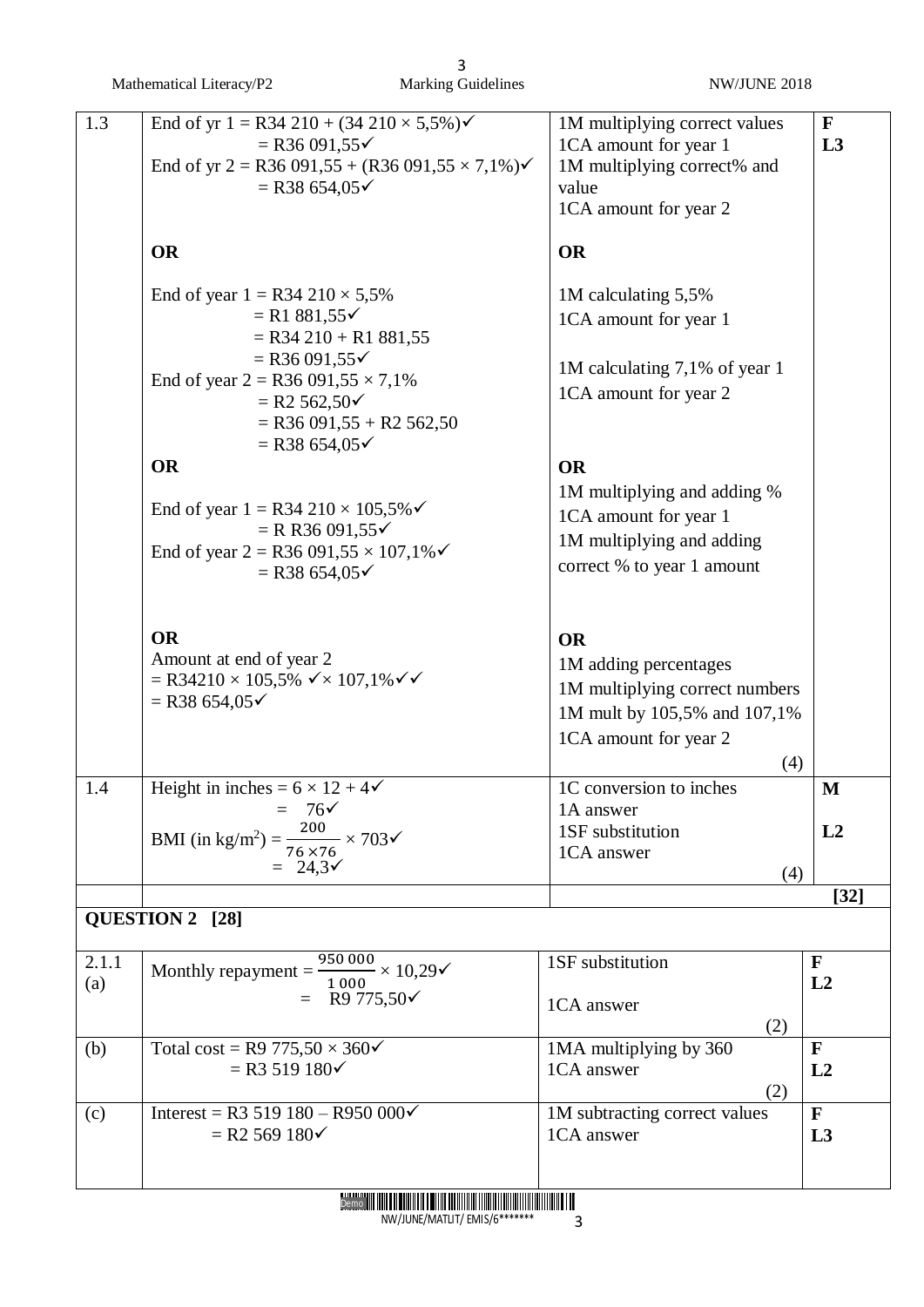Mathematical Literacy/P2 Marking Guidelines NW/JUNE 2018

|       |                                                                           | 1M dividing correct values         |                |
|-------|---------------------------------------------------------------------------|------------------------------------|----------------|
|       | % interest = $\frac{2\,569\,180}{3\,519\,180}$ $\checkmark \times 100\%$  |                                    |                |
|       |                                                                           | 1CA answer                         |                |
|       | $= 73,0\%$                                                                | (4)                                |                |
| 2.1.2 | R950000<br>Price in $2017 = -$                                            | 1MA dividing by 1,062              | $\mathbf{F}$   |
|       | 1,062                                                                     | 1A answer                          | L2             |
|       | $=$ R894 538,61 $\checkmark$                                              |                                    |                |
|       | <b>OR</b>                                                                 | <b>OR</b>                          |                |
|       |                                                                           |                                    |                |
|       | Price in 2017 = $\frac{\text{R950 000}}{\text{C}}$<br>106,2%              | 1MA dividing by 106,2%             |                |
|       | $=$ R894 538,61 $\checkmark$                                              |                                    |                |
|       | <b>OR</b>                                                                 | 1A answer                          |                |
|       |                                                                           | <b>OR</b>                          |                |
|       | Inflation = $\frac{6.2}{106.2} \times R950000$                            |                                    |                |
|       |                                                                           | 1MA of multiplying                 |                |
|       | $=$ R55 461,39 $\checkmark$                                               |                                    |                |
|       | Price in $2017 = R950\,000 - R55\,461,39$                                 | 1A answer                          |                |
|       | $=$ R894 538,61 $\checkmark$                                              | (2)                                |                |
| 2.2.1 |                                                                           |                                    |                |
|       | It is the side on which the sun shines most during                        | 2O reason                          | <b>MP</b>      |
|       | the day $\checkmark$                                                      |                                    | L <sub>4</sub> |
|       | <b>OR</b>                                                                 |                                    |                |
|       | The sun spends most of the time on the North side                         |                                    |                |
|       | of the house√√                                                            |                                    |                |
|       | <b>OR</b>                                                                 |                                    |                |
|       | The rooms are getting the most sunlight $\checkmark$                      | (2)                                |                |
| 2.2.2 | Area of Bedroom $1 =$ length $\times$ breadth                             |                                    | $\mathbf M$    |
|       | $= 4,2672 \text{ m} \times 3,6576 \text{ m}$                              | 1SF substitution                   | L3             |
|       | $= 15,61 \text{ m}^2$ $\checkmark$                                        | 1CA area of bedroom 1              |                |
|       |                                                                           |                                    |                |
|       | Area of Living room = $4,5720 \text{ m} \times 4,2672 \text{ m}$          |                                    |                |
|       | $= 19,51 \text{ m}^2\checkmark$                                           | 1CA area of the living room        |                |
|       | Area of the passage = $12,5\%$ (15,61 + 19,5) m <sup>2</sup> $\checkmark$ | 1M finding 12,5%                   |                |
|       | $= 4,39 \text{ m}^2$ $\checkmark$                                         | 1CA area of passage                |                |
|       | Total area = $(15,61 + 19,51 + 4,39)$ m <sup>2</sup> $\checkmark$         | 1M adding areas                    |                |
|       | $=$ 39,51 m <sup>2</sup>                                                  |                                    |                |
|       | $\approx 40 \text{ m}^2$ $\checkmark$                                     | 1CA total area rounded off.        |                |
|       |                                                                           | (7)                                |                |
| 2.2.3 | Labour cost:                                                              | CA from 2.2.2                      | F              |
| (a)   |                                                                           |                                    | L2             |
|       | No of boxes = $\frac{40 \text{ m}^2}{2,48 \text{ m}^2}$ $\checkmark$      | 1M dividing by 2,48 m <sup>2</sup> |                |
|       |                                                                           |                                    |                |
|       | $= 16, 13$                                                                |                                    |                |
|       | $\approx 17$                                                              | 1CA number of boxes                |                |
|       | Labour cost = R1 200 + R120 $\times$ 17 $\checkmark$                      |                                    |                |
|       | $=$ R3 240 $\checkmark$                                                   | 1M finding labour cost             |                |
|       |                                                                           | 1CA total labour cost              |                |
|       |                                                                           |                                    |                |
|       |                                                                           | (4)                                |                |
| (b)   | Cost of boxes = $R169,90 \times 17$                                       | 1CA cost of boxes                  | $\mathbf{F}$   |
|       | = R2 888,30 $\checkmark$                                                  |                                    | L4             |
|       | Underlayer cost = $R54,90 \times 40$                                      |                                    |                |
|       | $= R2 196$                                                                | 1CA underlayer cost                |                |
|       | Skirting = $R679,60$                                                      |                                    |                |
|       |                                                                           |                                    |                |
|       | Sealant = $R129,80$                                                       |                                    |                |

Demo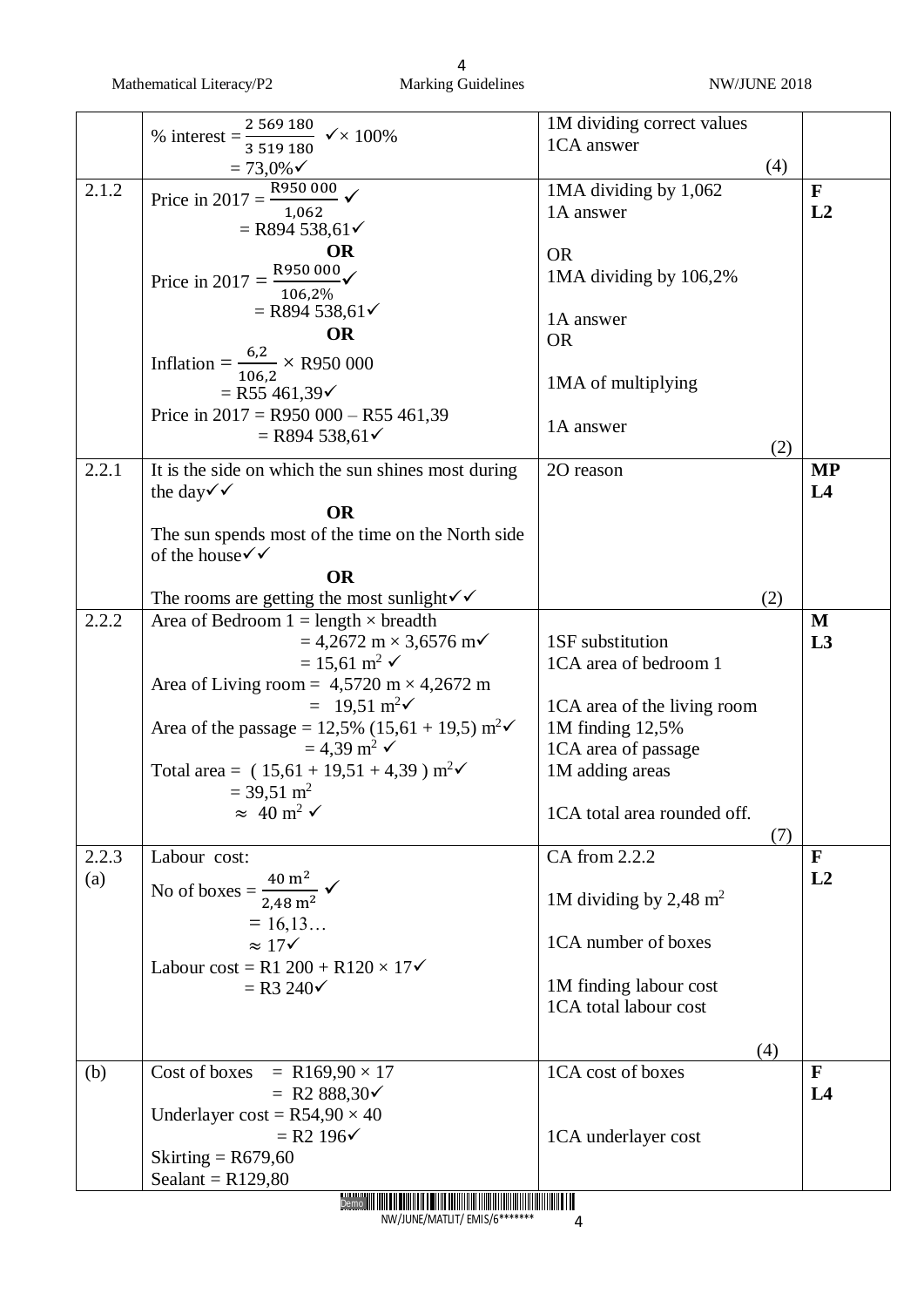|       | Mathematical Literacy/P2                                                                                                                                                                                                                                 | 5<br><b>Marking Guidelines</b>                                      | NW/JUNE 2018                                                                                                 |                        |
|-------|----------------------------------------------------------------------------------------------------------------------------------------------------------------------------------------------------------------------------------------------------------|---------------------------------------------------------------------|--------------------------------------------------------------------------------------------------------------|------------------------|
|       | Total cost of material = $R2$ 888,30 + $R2$ 196 +<br>Total expenditure = $R5 893,70 + R3 240$<br>$=$ R9 133,70 $\checkmark$<br>The budget will be enough, there is a surplus of<br>$R866,30\checkmark$                                                   | $R679,60 + R129,80\checkmark$<br>$=$ R5 893,70 $\checkmark$         | 1MCA adding cost of all<br>materials<br>1CA total<br>1CA total expenditure<br>1J justification               | (6)                    |
|       |                                                                                                                                                                                                                                                          |                                                                     |                                                                                                              | $[29]$                 |
|       | <b>QUESTION 3 [16]</b>                                                                                                                                                                                                                                   |                                                                     |                                                                                                              |                        |
| 3.1   | Percentage of blacks = $100 - (8, 8 + 8, 1 + 2, 5)\%$<br>$= 80,6%$<br>Black population in 2016 = $80,6\% \times 55,653,654\checkmark$                                                                                                                    | $= 44856845,12\checkmark$<br>≈44 856 845 or 44 856 846 $\checkmark$ | 1A correct percentage<br>1M using $%$<br>1CA black population<br>1R rounding up or down                      | D<br>L3<br>(4)         |
| 3.2   | Number of whites = $8,9\% \times 51770560\checkmark$<br>$= 4607579,84 \checkmark$<br>Number of white females<br>$= 51,64\% \times 4,607,579,84\checkmark$<br>$= 2379354,229$<br>$\approx$ 2 379 354 $\checkmark$<br>Tumi's calculation is not correct. ✓ |                                                                     | 1MA using %<br>1CA white population<br>1MA using % of white females<br>1CA simplification<br>1J verification | D<br>L4<br>(5)         |
| 3.3   | $P_{\text{(of coloured population)}}$<br>$= 100\% - (79.6 + 8.9 + 2.5)\%$<br>$= 100\% - 81\%$<br>$= 9 \% \checkmark$                                                                                                                                     |                                                                     | 1MA adding<br>1M subtraction<br>1A answer                                                                    | ${\bf P}$<br>L3<br>(3) |
| 3.4   | Indian population in 2011 = 2,5% $\times$ 51 770 560 $\checkmark$<br>Indian population in $2016 = 2{,}5\% \times 55{,}653{,}654$<br>Tumi's comment is not correct, the population<br>increased.√                                                         | $= 1294264$<br>$= 1391341 \checkmark$                               | 1M multiplication<br>1A value in 2011<br>1A value in 2016<br>10 opinion                                      | D<br>L4<br>(4)         |
|       |                                                                                                                                                                                                                                                          |                                                                     |                                                                                                              | $[16]$                 |
| 4.1.1 | <b>QUESTION 4 [20]</b><br>Difference = 28 °C $-(-5 \degree C) \checkmark$<br>$=$ 33 °C $\checkmark$                                                                                                                                                      |                                                                     | 1RT reading values from table<br>1M subtracting<br>1CA difference<br>AO                                      | M<br>L2<br>(3)         |
| 4.1.2 | Range = maximum value - minimum value<br>$= 36 - 8$<br>$= 28\checkmark$<br>$\therefore$ December is the month with the lowest range $\checkmark$                                                                                                         |                                                                     | 1A Identifying correct values<br>1M concept of range<br>1CA range<br>1A correct month                        | D<br>L2<br>(4)         |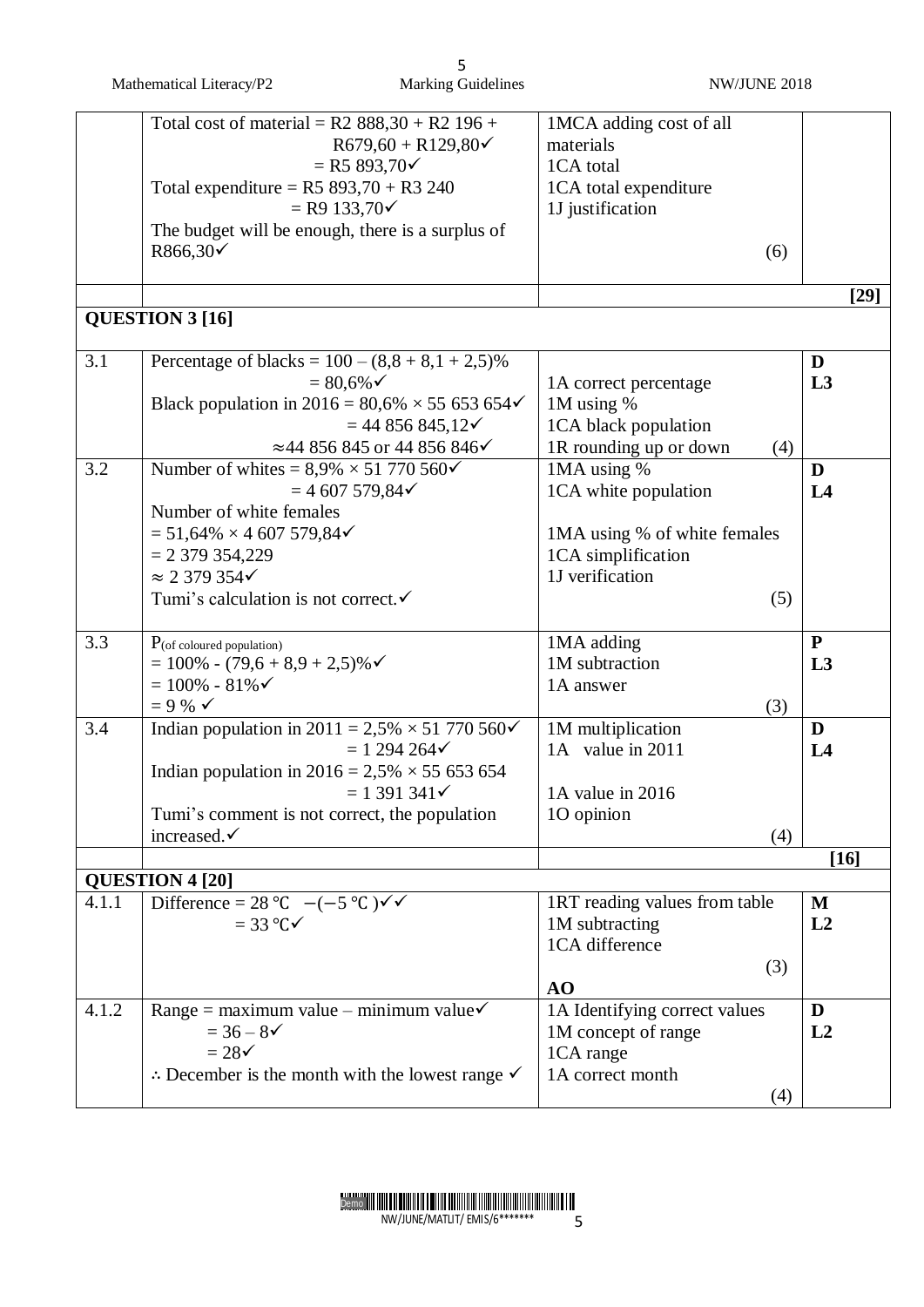| 4.1.3 | See ANSWER SHEET below                                                    | $1A \times 6$ for each two points |     | D         |
|-------|---------------------------------------------------------------------------|-----------------------------------|-----|-----------|
|       |                                                                           | plotted correctly                 |     | L2        |
|       |                                                                           | 1CA joining the points            |     |           |
|       |                                                                           |                                   | (7) |           |
| 4.1.4 | 111,2 °F = °C $\times \frac{9}{5} + 32$                                   | 1SF substitution                  |     | M         |
|       |                                                                           |                                   |     | L2        |
|       | °C × $\frac{9}{5}$ = 111,2 − 32 $\checkmark$<br>°C = 79,2 ÷ $\frac{9}{5}$ | 1S simplification                 |     |           |
|       |                                                                           | 1S simplification                 |     |           |
|       | $=44^{\circ}$ C $\checkmark$                                              | 1CA Celsius value                 |     |           |
|       |                                                                           |                                   | (4) |           |
| 4.2   | Width of screen on diagram = 25 mm $\checkmark$                           | 1A width on diagram               |     | <b>MP</b> |
|       | Length of screen on diagram = $mm\checkmark$                              | 1A length on diagram              |     | L2        |
|       | Scale is 2:5. This means that the actual width is $\frac{5}{2}$           |                                   |     |           |
|       | $(2,5)$ times the given width. $\checkmark$                               | 1M using given scale              |     |           |
|       | Actual width of screen = $\frac{5}{2} \times 25 = 62.5$ mm $\checkmark$   | 1CA actual width                  |     |           |
|       | Actual length of screen = $\frac{5}{2} \times 43 = 107.5$ mm $\checkmark$ | 1CA actual length                 |     |           |
|       | <b>OR</b>                                                                 | <b>OR</b>                         |     |           |
|       |                                                                           | 1M using the given scale          |     |           |
|       | Scale drawing : width of screen<br>$2:5 = 25: x \checkmark$               | 1A width on diagram               |     |           |
|       |                                                                           | 1CA actual width                  |     |           |
|       | $\frac{2}{5} = \frac{25}{x}$ $\checkmark$                                 |                                   |     |           |
|       | $2x = 125$                                                                | 1A length on diagram              |     |           |
|       | $x = 62.5$ mm $\checkmark$                                                | 1CA actual length                 |     |           |
|       | Scale drawing : length of screen<br>$2:5 = 43 \checkmark : y$             |                                   | (5) |           |
|       |                                                                           |                                   |     |           |
|       | $y = \frac{43 \times 5}{ }$                                               |                                   |     |           |
|       | $y = 107,5$ mm $\checkmark$                                               |                                   |     |           |
|       | Accept $[24-26]$ width                                                    |                                   |     |           |
|       | $[41 - 43]$ length                                                        |                                   |     | [23]      |
|       |                                                                           | $T\Omega TAT \cdot 100$           |     |           |

**TOTAL : 100**